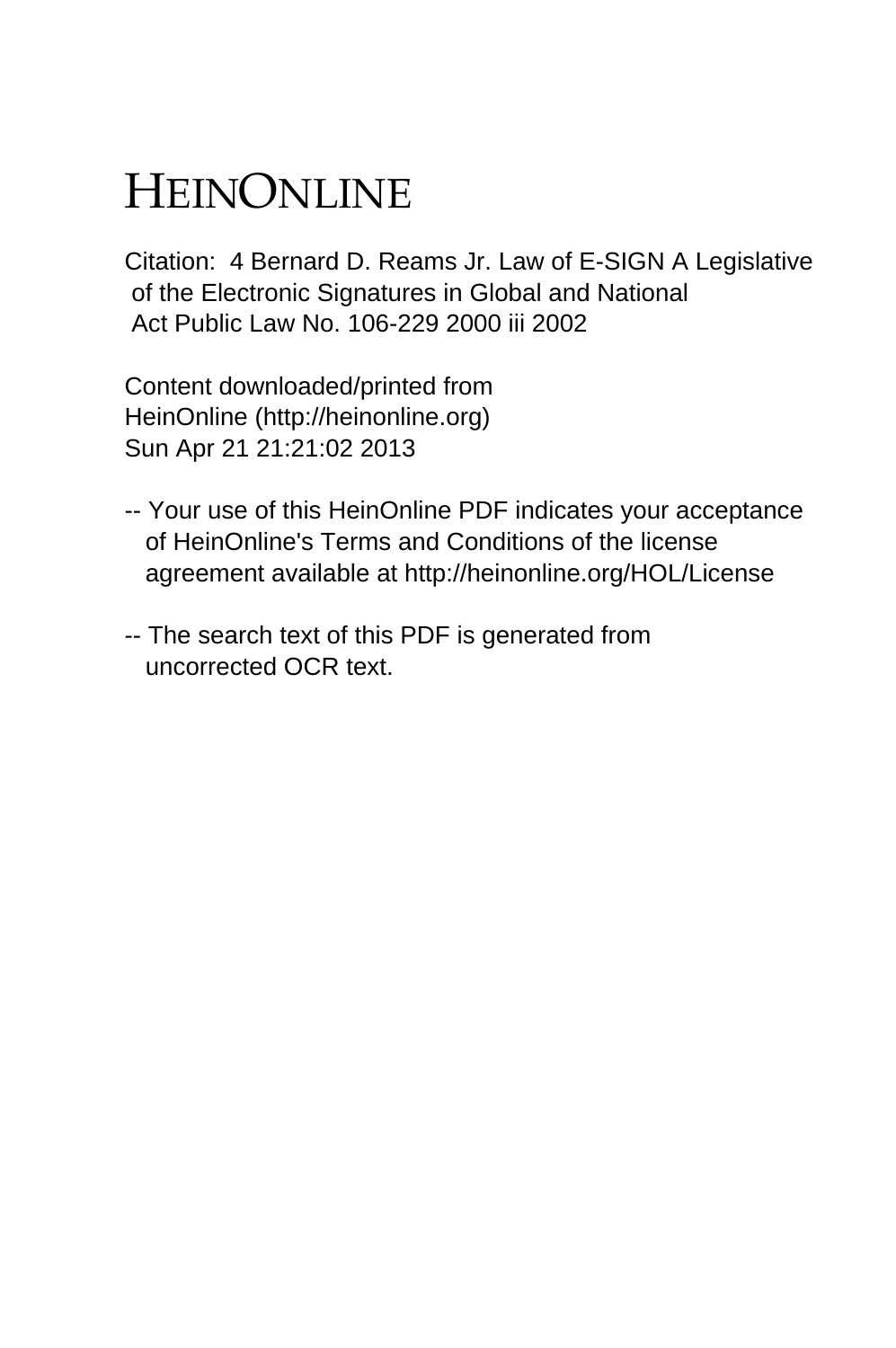## **Acknowledgment**

The research and drafting efforts of various individuals resulted in the successful completion of this compilation. Christopher Anglim, Government Documents Librarian and Archivist at the Sarita Kennedy East Law Library was invaluable in collecting and drafting documents essential to this legislative history. Diana Y. Vega, candidate for **J.D.** 2001, St. Mary's University School of Law and my research assistant, skillfully drafted the front matter and organized documents. Appreciation for their contributions is gratefully acknowledged.

> Bernard **D.** Reams, Jr. March 2001 San Antonio, TX